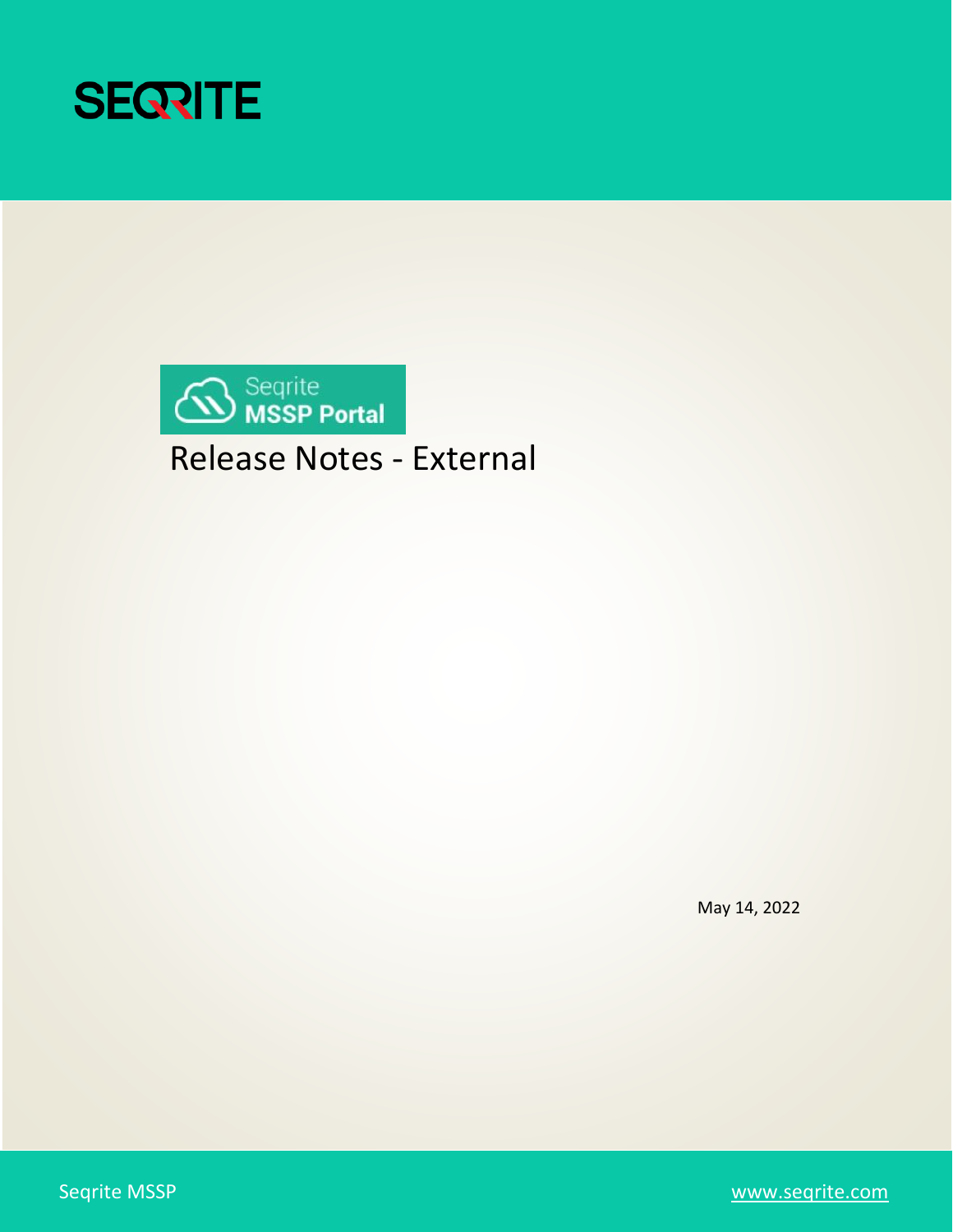# Copyright Information

© 2014-2022 Quick Heal Technologies Ltd. All Rights Reserved.

No part of this publication may be reproduced, duplicated or modified in any form or incorporated into any information retrieval system, electronic or any other or transmitted in any form without prior permission of Quick Heal Technologies Limited, Marvel Edge, Office No.7010 C & D, 7th Floor, Viman Nagar, Pune 411014, Maharashtra, India.

Support No. (Toll Free): 1800 212 7377

For other support numbers, please check at https://www.segrite.com/segrite-support-center

Website: [www.seqrite.com](https://www.seqrite.com/seqrite-support-center/)

#### **Trademark**

Seqrite is the registered trademark of Quick Heal Technologies Ltd. while other brands and product titles are trademarks of their respective holders.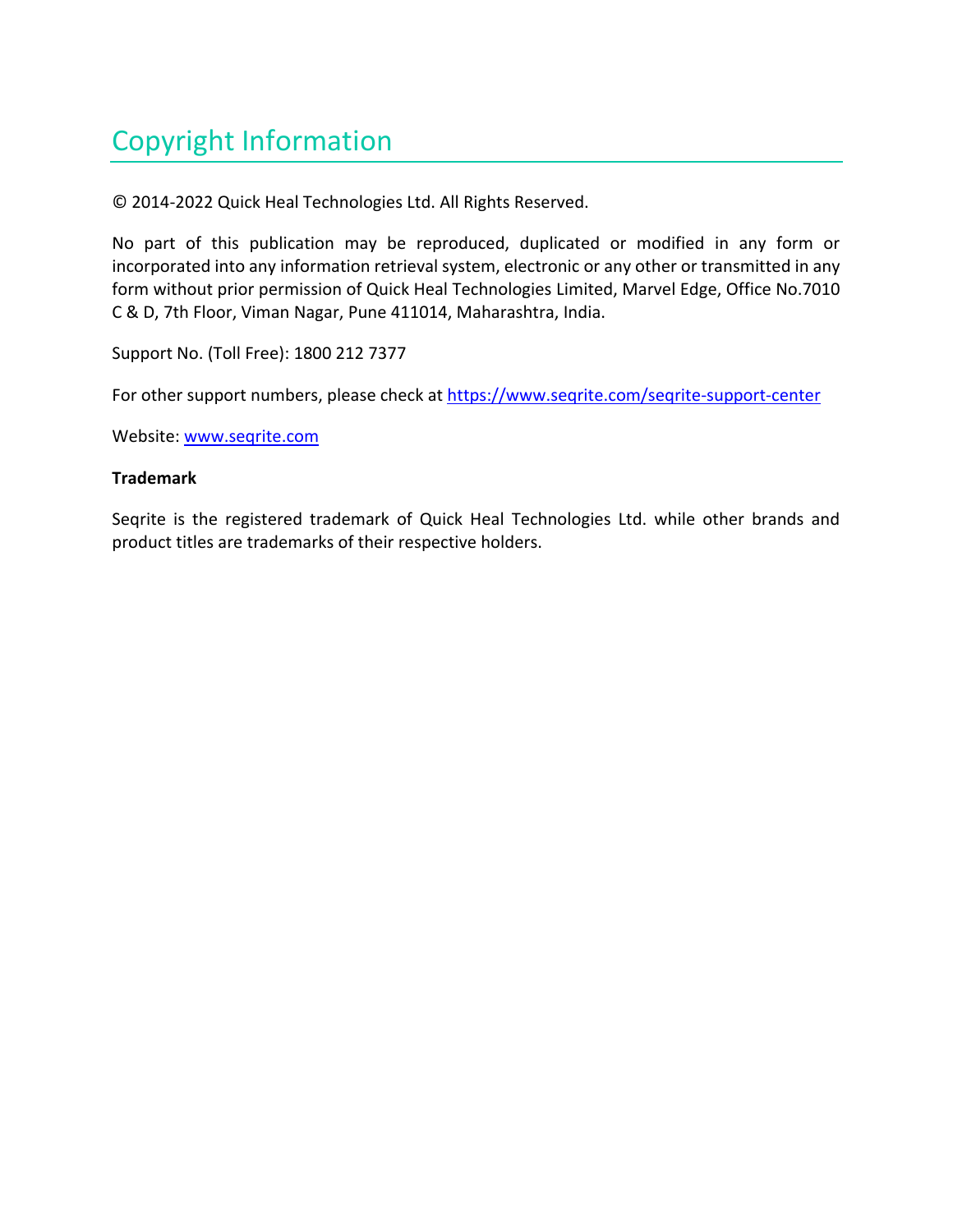### Contents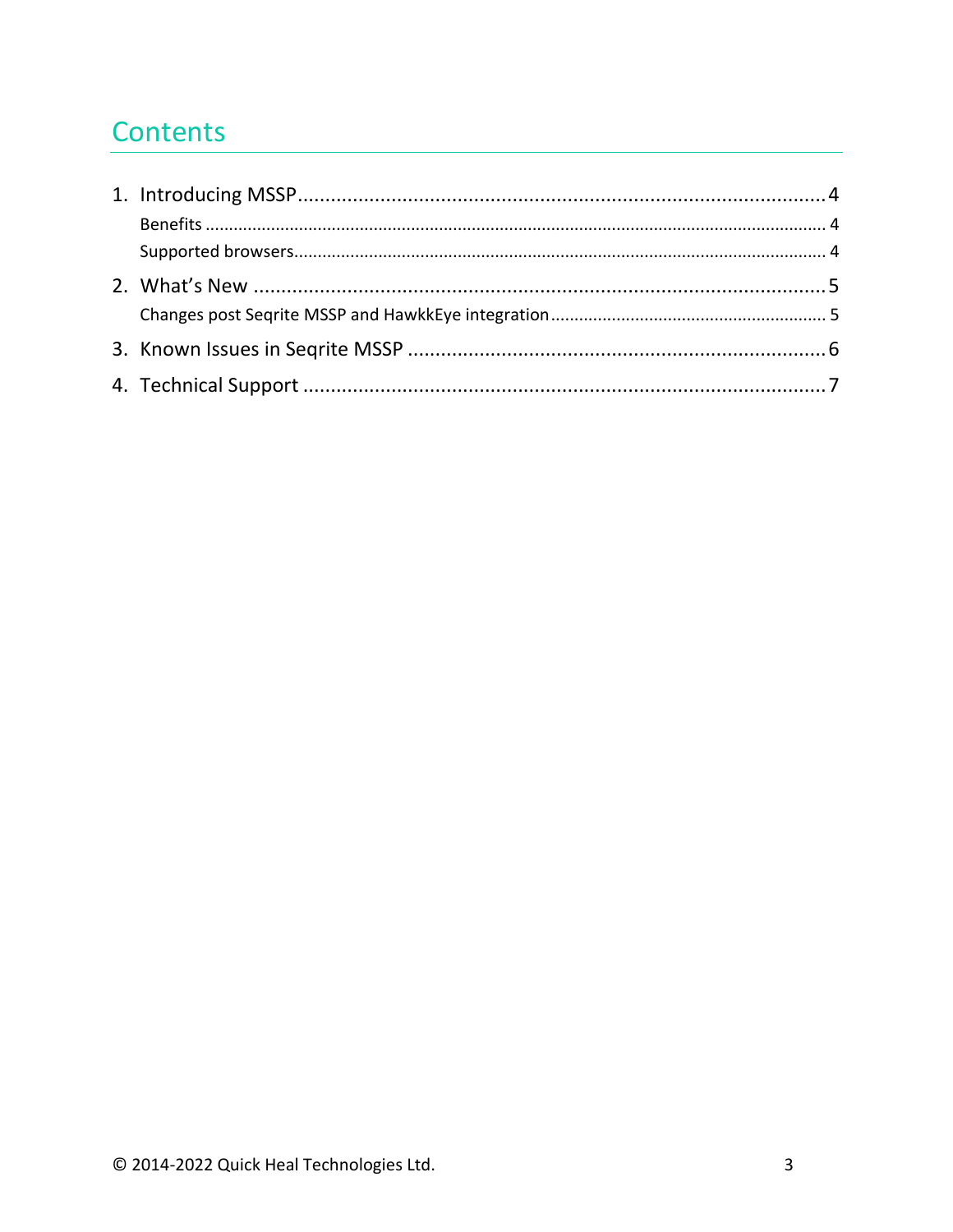## <span id="page-3-0"></span>**Introducing MSSP**

Introducing Seqrite MSSP portal that empowers you to manage security services solution for the multi and hybrid cloud era!

Seqrite Managed Security Service Portal (Seqrite MSSP) is a web-based portal. Quick Heal provides gateway security solutions such as Seqrite HawkkEye and Central Management System (CMS). Also, Quick Heal provides management of all gateway security solutions as service through MSSP. In MSSP, all the clients who will buy these security solutions can be listed and managed professionally.

Seqrite HawkkEye is now integrated with managed security services solution (Seqrite MSSP) rendering advanced threat intelligence through the Seqrite MSSP portal. The Seqrite MSSP portal provides a platform for 24X7 support across people, processes, technologies, and tools.

### <span id="page-3-1"></span>**Benefits**

Following are the primary benefits of Seqrite MSSP.

- Seamless deployment and management of multi-tenant/multi-customer Seqrite HawkkEye sites.
- Integrated security fabric that supports any combination of Seqrite portfolio including Seqrite EPS Cloud, Seqrite mSuite, HawkkProtect, HawkkScan, and HawkkHunt.
- Optimized total cost of ownership (TCO) through unified and comprehensive cybersecurity ecosystem.

#### <span id="page-3-2"></span>**Supported browsers**

Seqrite MSSP portal is supported on any of the following browsers.

- Internet Explorer 10 and 11
- Microsoft Edge
- Google Chrome 60 and above
- Mozilla Firefox 55 and above
- Safari (Only Mac) 11, 12 and 13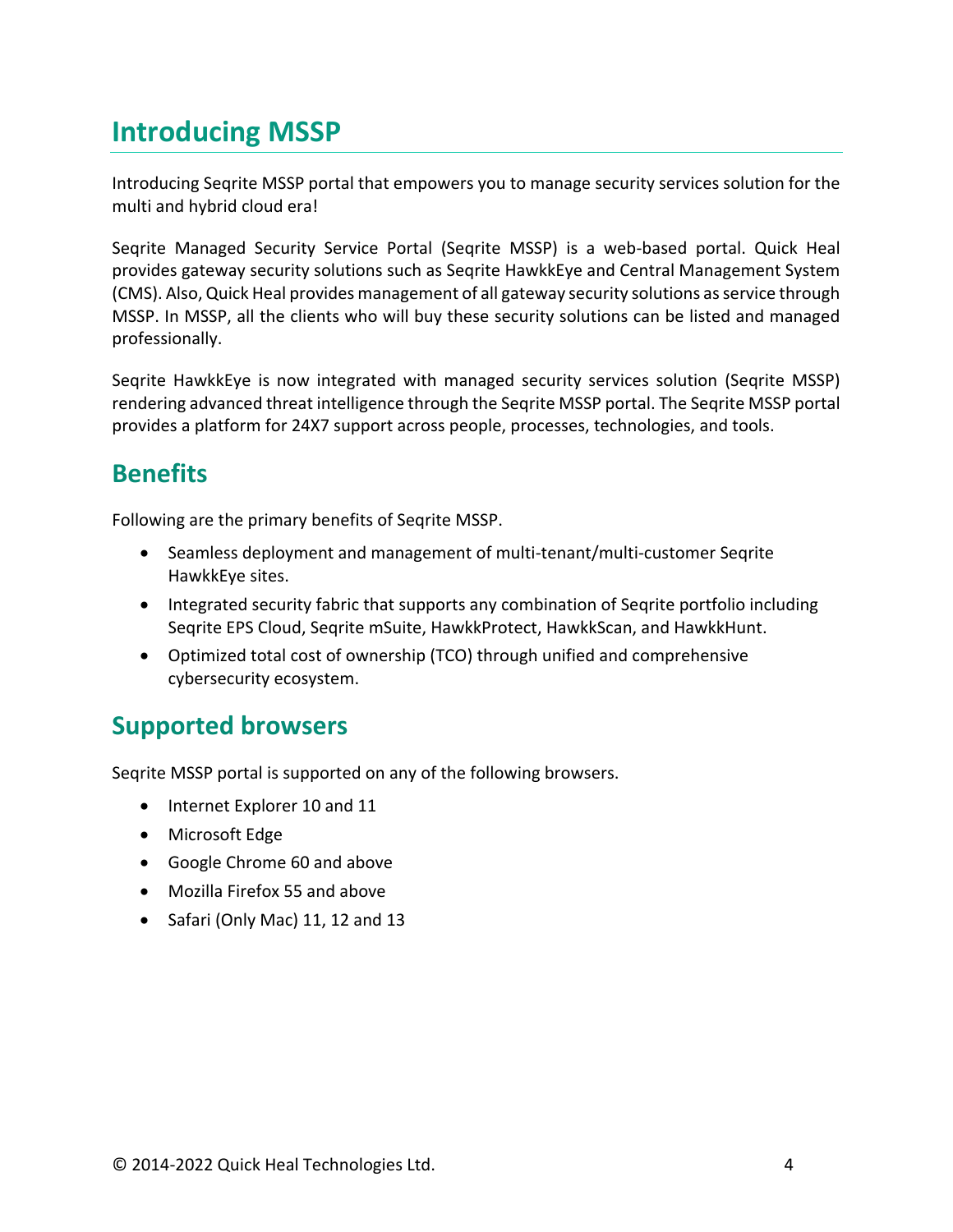### <span id="page-4-0"></span>**What's New**

New features and enhancements of Seqrite MSSP 2.0:

- Onboarding of HawkkEye with all supported security solutions such as Seqrite EPS, Seqrite mSuite, HawkkProtect, HawkkScan, and HawkkHunt from MSSP for new customers is supported now.
- Get basic licensing information of all security products including Seqrite EPS, Seqrite mSuite, HawkkProtect, HawkkScan, and HawkkHunt supported by HawkkEye.
- Redirection from MSSP console to HawkkEye console.
- 2FA (Two-Factor Authentication) is applicable for both MSSP and HawkkEye consoles.
- Ability to capture customer insights and telemetry including Customer Segment, Industry Segment, and Annual Revenue.
- Ability to generate reports based on license status and product types.
- Japanese localization support for upgraded/new screens.
- Site can be deployed in Korean language also.

#### <span id="page-4-1"></span>**Changes post Seqrite MSSP and HawkkEye integration**

Following are the changes after Seqrite MSSP and HawkkEye integration.

(1) Without HawkkEye being integrated with Seqrite MSSP, partner/MSP could deploy multiple EPS sites individually. After integration of HawkkEye, partner/MSP can deploy multiple HawkkEye sites with any combination of Seqrite portfolios.

(2) All the Seqrite Endpoint cloud sites deployed through MSSP portal prior to HawkkEye integration will be successfully migrated as HawkkEye sites on the MSSP portal, without user intervention.

(3) All the HawkkEye sites, deployed prior to HawkkEye integration, with any combination of Seqrite portfolios including Seqrite EPS Cloud, Seqrite mSuite, HawkkProtect, HawkkScan, HawkkHunt and their respective add-on licenses will remain intact under the Seqrite MSSP portal.

(4) Prior to HawkkEye integration, Seqrite EPS customers used to log in to the Seqrite EPS console directly, but now they will have to log in to HawkkEye first and then can navigate to Seqrite EPS.

(5) Post HawkkEye integration, user and license management will be performed through HawkkEye and they will no longer be accessible from Seqrite EPS.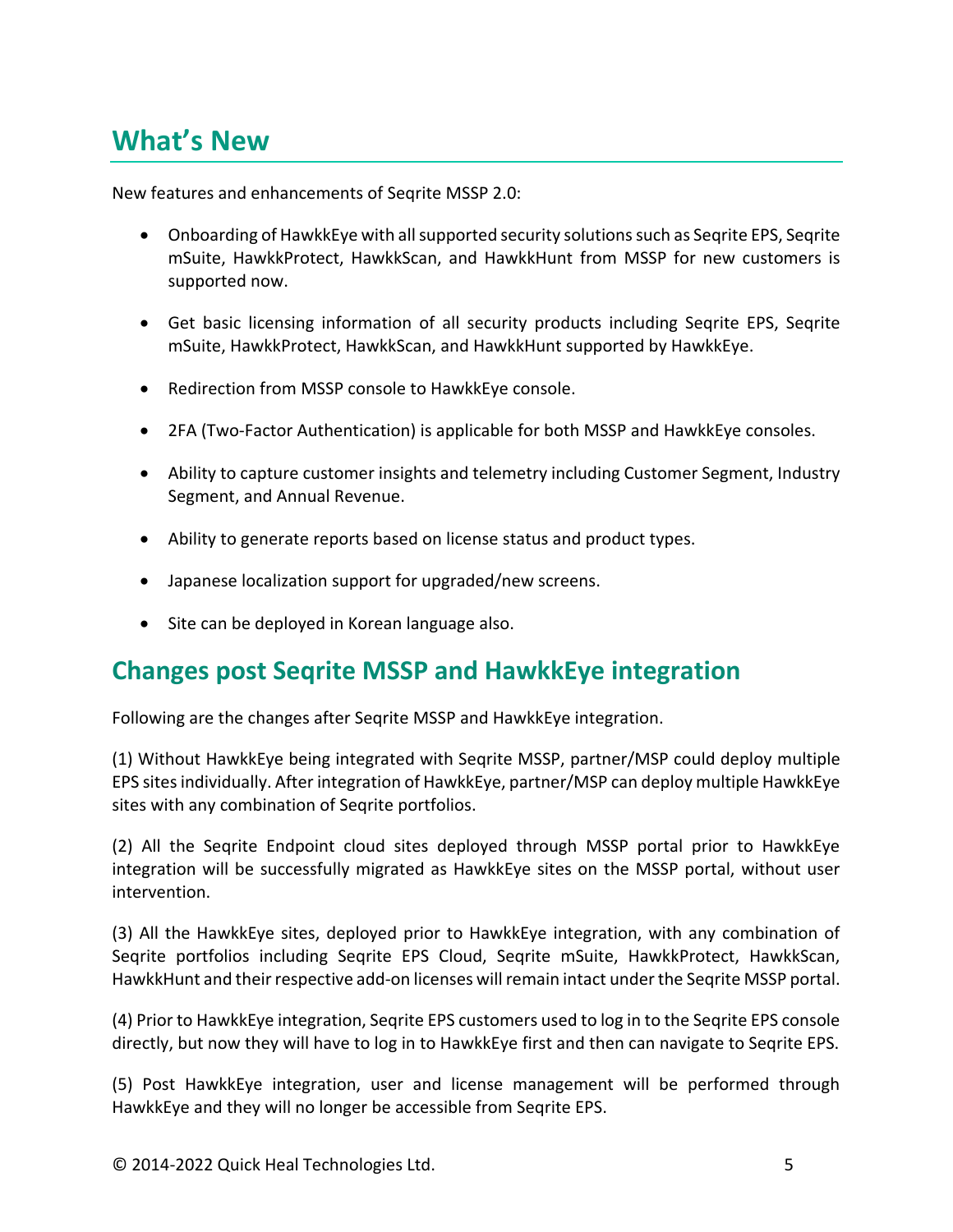# <span id="page-5-0"></span>**Known Issues in Seqrite MSSP**

Following are the known issues in Seqrite MSSP.

NA